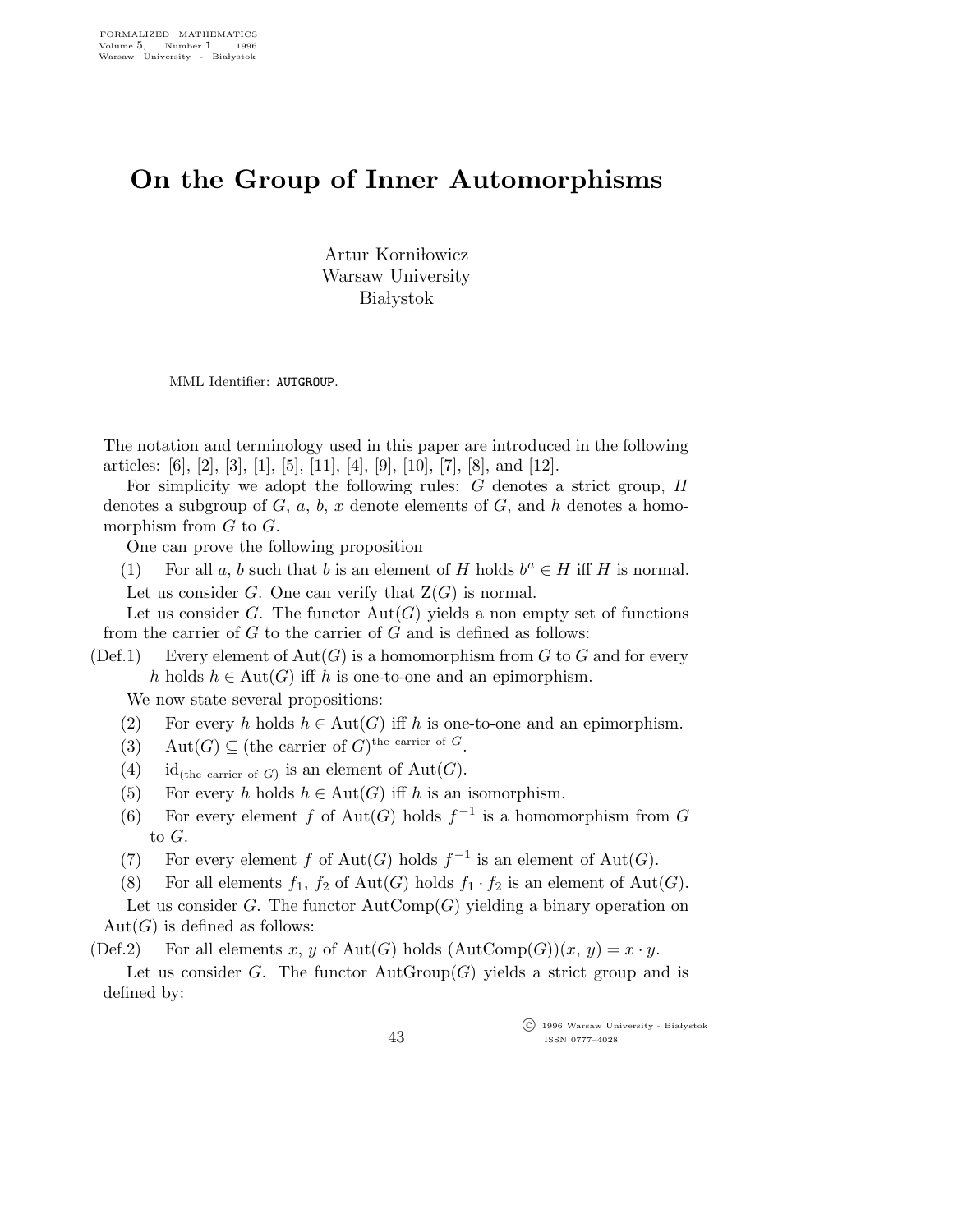$(Def.3)$  AutGroup $(G) = \langle Aut(G), AutComp(G) \rangle$ .

The following three propositions are true:

- (9) For all elements x, y of AutGroup(G) and for all elements f, g of Aut(G) such that  $x = f$  and  $y = g$  holds  $x \cdot y = f \cdot g$ .
- (10)  $id_{\text{(the carrier of } G)} = 1_{\text{AutGroup}(G)}.$
- (11) For every element f of  $Aut(G)$  and for every element q of  $AutGroup(G)$ such that  $f = g$  holds  $f^{-1} = g^{-1}$ .

Let us consider G. The functor  $InnAut(G)$  yields a non empty set of functions from the carrier of G to the carrier of G and is defined by the condition  $(Def.4)$ .

(Def.4) Let f be an element of (the carrier of G)<sup>the carrier of G</sup>. Then  $f \in$ InnAut(G) if and only if there exists a such that for every x holds  $f(x) = x^a$ .

Next we state several propositions:

- (12) InnAut $(G) \subseteq$  (the carrier of  $G$ )<sup>the carrier of  $G$ </sup>.
- (13) Every element of  $InnAut(G)$  is an element of  $Aut(G)$ .
- $(14)$  InnAut $(G) \subseteq$ Aut $(G)$ .
- (15) For all elements f, g of  $InnAut(G)$  holds  $(AutComp(G))(f, g) = f \cdot g$ .
- (16) id<sub>(the carrier of G)</sub> is an element of InnAut(G).
- (17) For every element f of  $InnAut(G)$  holds  $f^{-1}$  is an element of  $InnAut(G)$ .
- (18) For all elements f, g of  $InnAut(G)$  holds  $f \cdot g$  is an element of  $InnAut(G)$ .

Let us consider G. The functor  $InRAutGroup(G)$  yields a normal strict subgroup of  $AutGroup(G)$  and is defined by:

(Def.5) The carrier of  $InnAutGroup(G) = InnAut(G)$ .

Next we state three propositions:

- $(20)^1$  For all elements x, y of InnAutGroup(G) and for all elements f, g of InnAut(G) such that  $x = f$  and  $y = g$  holds  $x \cdot y = f \cdot g$ .
- (21) id<sub>(the carrier of G)</sub> =  $1_{\text{InnAutGroup}(G)}$ .
- (22) For every element f of  $InnAut(G)$  and for every element q of InnAutGroup(G) such that  $f = g$  holds  $f^{-1} = g^{-1}$ .

Let us consider  $G, b$ . The functor Conjugate $(b)$  yields an element of  $InnAut(G)$  and is defined by:

(Def.6) For every a holds  $(Conjugate(b))(a) = a^b$ .

The following propositions are true:

- (23) For all a, b holds Conjugate $(a \cdot b)$  = Conjugate $(b) \cdot$ Conjugate $(a)$ .
- (24) Conjugate $(1_G) = id_{(the \text{ carrier of } G)}$ .
- (25) For every a holds  $(Conjugate(1_G))(a) = a$ .
- (26) For every a holds Conjugate(a)  $\cdot$  Conjugate(a<sup>-1</sup>) = Conjugate(1<sub>G</sub>).
- (27) For every a holds Conjugate $(a^{-1})$  · Conjugate $(a)$  = Conjugate $(1_G)$ .
- (28) For every a holds Conjugate $(a^{-1}) = (\text{Conjugate}(a))^{-1}$ .

<sup>&</sup>lt;sup>1</sup>The proposition  $(19)$  has been removed.